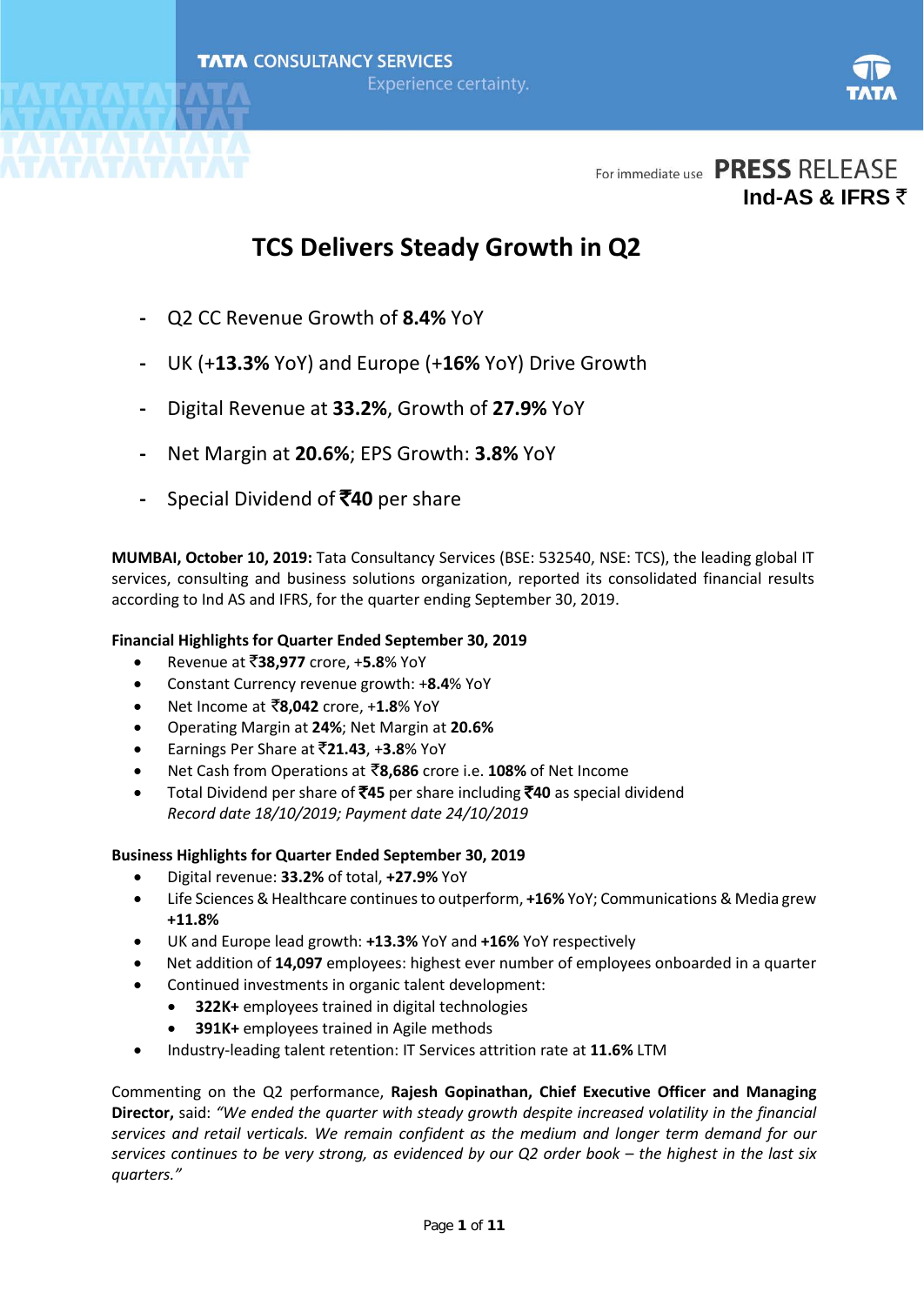

**He added:** *"Digital disruption across multiple industries is making rapid, scalable innovation a critical imperative in the Business 4.0™ world. In the auto sector, our scale in advanced engineering R&D skills and depth in digital technologies like AI and IoT are making us the preferred innovation partner to leading OEMs, embedding us deeply into their product R&D value chain. Our strategic partnership with General Motors for their next generation mobility initiatives is a powerful illustration of this."* 

**N Ganapathy Subramaniam, Chief Operating Officer & Executive Director, said:** "*Our point of view on anchoring or participating in digital ecosystems, and the Business 4.0™ framework, are clearly helping clients in their growth and transformation journeys. We continue to make significant investments in differentiating digital capabilities that are helping us participate in key growth areas of our clients technology spend – be it their cloud transformation, data maturity or in advancing their automation agenda."* 

**He added:** *"Our products and platforms are seeing increased client adoption and market coverage. During the quarter, we launched a unified TCS BaNCS Asset Servicing platform for asset managers, broker-dealers and custodians and a comprehensive Site Feasibility Assessment platform within our Advanced Drug Development platform suite. Our diversified industry and geography presence, and largest Agile Ready workforce, together with our Machine First™ approach to continuous improvement and innovation augurs well for our future growth."*

**V Ramakrishnan, Chief Financial Officer, said**: "*We have been gearing up for growth despite the volatility. Our margins in Q2 reflect our continued investments in our people, and in building the capacity we need to fulfill our strong order book*."

# Q2 Segment Highlights

**Industries:** Revenue growth was led by Life Sciences & Healthcare (+16%) and Communications & Media (+11.8%). All the other verticals – BFSI (+8%), Manufacturing (+7.8%), Technology & Services (+5.6%) and Retail & CPG (+4.8%) – continued to grow.

**Markets:** Growth was led by Europe (+16%) and UK (+13.3%). North America and Asia Pacific grew 5.3% and 6.5% respectively. Emerging markets showed steady growth – India (+7.7%), MEA (+7.3%) and Latin America (+7.3%).

### **Services:**

- **Consulting & Services Integration:** Strategic Offerings around enterprise agility, mergers, acquisitions and divestitures, as well as Supply Chain as a Service saw increased traction in Q2.
- **Digital Transformation Services:** Cloud services, IoT and cybersecurity services led the growth this quarter. The strategic partnership with General Motors for future global vehicle engineering highlighted TCS' depth and scale in advanced automotive engineering R&D services.
- **Cognitive Business Operations:** Secure hybrid cloud, along with AI and Machine Learning, are playing a pivotal role in our clients' digital transformation journey and sustainable business operations. We saw strong demand for hybrid cloud transformation services and digital customer experience transformation services.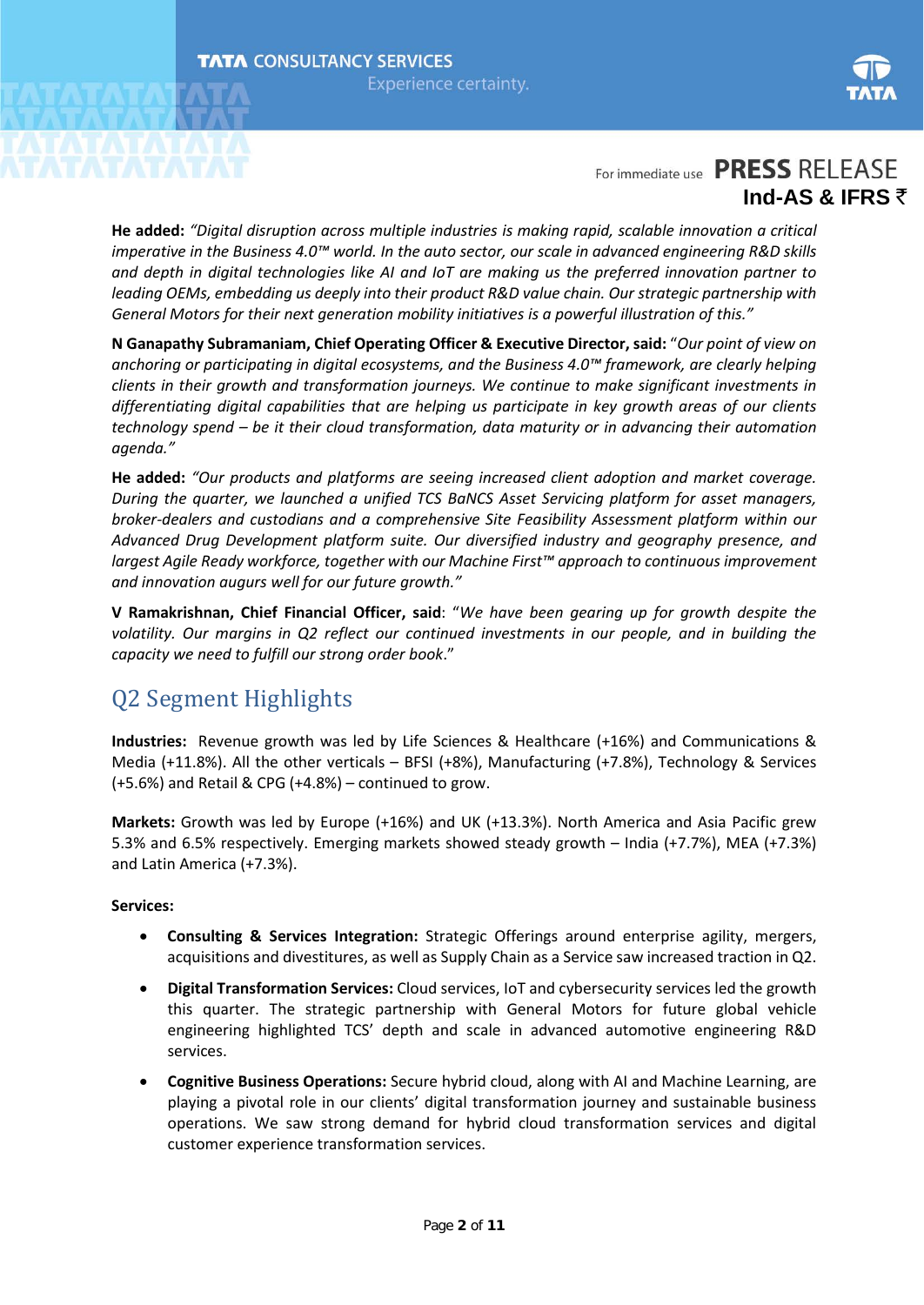

# Key Highlights

- TCS and **General Motors** established a strategic partnership for future global vehicle design and development including vehicle styling, EV battery, motor design and advanced virtual simulations to pioneer world class vehicles that set new benchmarks in driving experience, safety and emissions.
- Engaged by a leading US based healthcare company as their strategic partner for enterprise operating model transformation and cybersecurity services, to be enabled by automation, analytics and AI. TCS will leverage MFDM™ and cloud technologies to drive extreme automation and mass customization, with agile product-based teams to drive agility, improve reliability, and enhance the value delivered.
- Chosen by a leading pan-Asian insurance group, in their partner distribution system modernization and customer experience transformation program. TCS will help deliver hyper-specialized omni-channel customer experience for exponential business growth and improve productivity through effective customer engagement. TCS will also deliver a complete business model transformation to successfully harness the digital opportunity and foster innovation with the partners, including non-traditional ones.

*"On behalf of the entire Nationwide IT team, I would like to recognize TCS for their outstanding performance. Over the course of 2019, TCS has delivered on critically key initiatives. The work done on Commercial Lines Transformation Program stands out. This is a display of true partnership that we value and want to see continue between our two companies."*

> *- James Fowler, EVP & CIO, Nationwide*

- Chosen by a Japanese tractor and heavy equipment manufacturer to design, build and deploy a leading modern ERP system covering Finance, Sales, Manufacturing, Procurement, Warehouse Management & Distribution for their North America operations.
- Engaged by a premier brand in the hospitality industry to improve business user satisfaction with end-to-end services management services covering Incident management, problem management, monitoring and capacity management services of all enterprise applications across multiple technologies.
- Engaged by North America's leader in packaging choice and sustainability to drive business transformation with a world class modern ERP platform and services. This transformation will drastically reduce monthly and quarterly closing timelines, improve manufacturing productivity, and increase sales margins and pricing effectiveness.
- Chosen by a leading Swiss energy management products company, to help them meet stringent European quality and compliance standards for their smart meters. TCS will help them improve the resilience and robustness of their meters with technological advancement and feature upgrades in their embedded firmware design and development.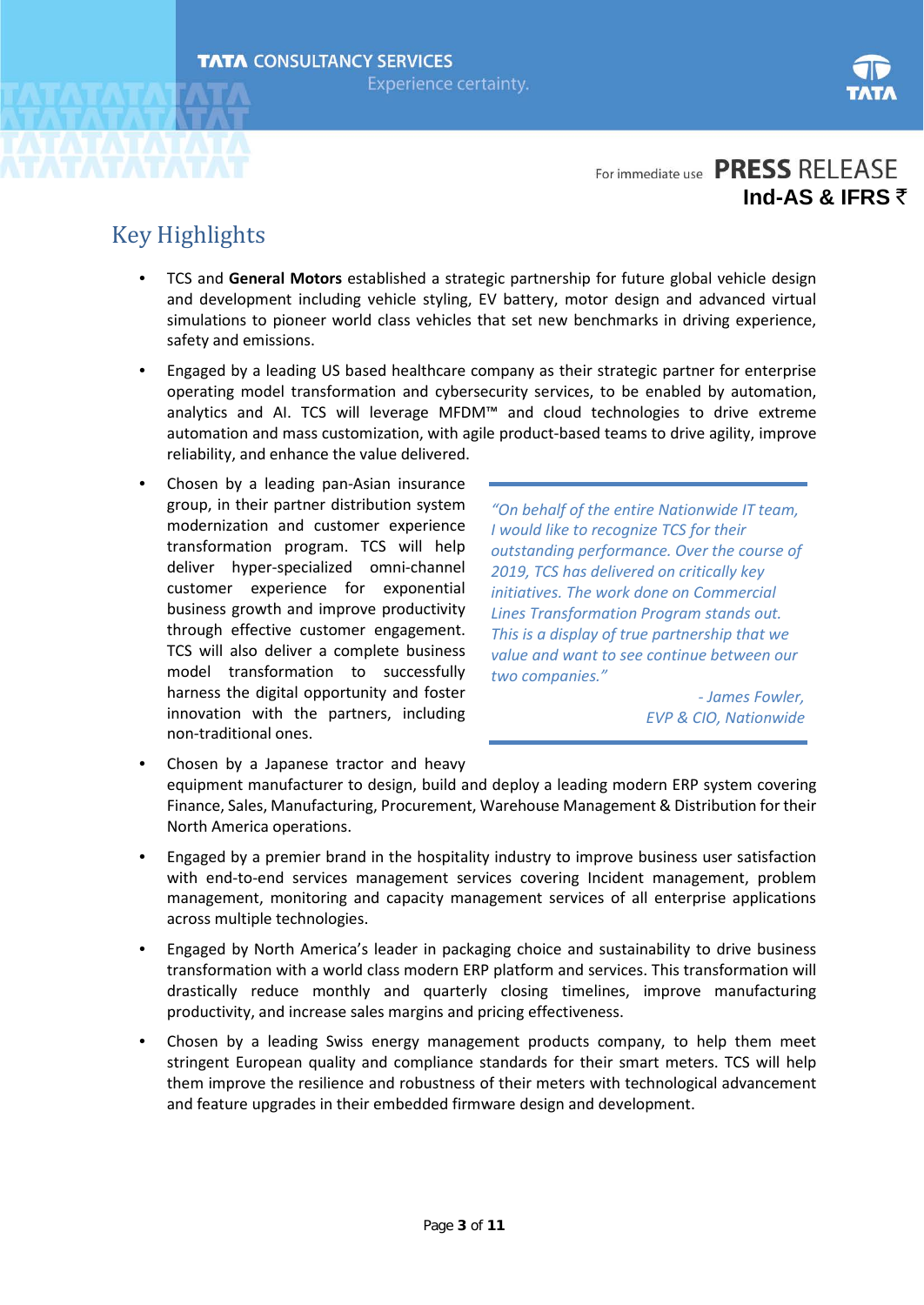

### • Engaged by a leading US-based multinational technology company, as its strategic partner in driving its customer analytics program to generate actionable insights and drive business growth. TCS' solution will help the client proactively track its products usage and adoption by its customers segments, and recommend next best actions. TCS will execute a world class omni-channel digital marketing program to provide a personalized, unified user experience by creating a consistent content strategy and operations across divisions.

### For immediate use **PRESS** RELEASE **Ind-AS & IFRS** `

*"Through our strategic partnership with TCS, we are building a digital workspace for our teams that is intuitive, flexible and frictionless, using the best of digital technology and service design to transform people's experience, improve productivity and support collaboration. The digital workspace powered with new tools, ways of working and services will help us support our customers and stakeholders better."*

> *- Mark Hall, Group IT Director, L&G*

• The **Reserve Bank of India** has chosen TCS as its strategic partner to implement a state-of-the-art Centralized Information & Management System, comprising end-to-end data collection to data dissemination platform, enabling data-driven business decision making. TCS will create a next-generation AI platform for better regulation of financial markets and better tracking of the country's economic growth parameters. This includes the creation of a regulatory sandbox for FinTechs and other organizations that wish to subscribe to

reliable and current economic data.

• Chosen by **Jurassic Fibre Limited**, a UKbased telecommunications company, as the strategic partner in building a new fiber optic broadband network in UK. TCS' HOBS will power Jurassic's operations. In addition, TCS will implement an ERP solution for its finance, supply chain, talent management and field service operations.

*"Jurassic Fibre was conceived as a digital, consumer centric, disruptive challenger to the incumbent operators. We see TCS' cloud-based HOBS platform, combined with the expertise and commitment of the TCS team, as the right foundation to realize our vision."* 

> *- Michael Maltby, CEO, Jurassic Fibre.*

- Engaged by a leading US insurance company as its innovation, growth and transformation partner for enhancing employee experience and productivity through automation and optimization. TCS will help leverage digital technologies for transforming and managing its enterprise applications portfolio.
- Selected by a US-based global consumer products leader, to drive modernization and technology transformation across their global environment. TCS is helping the customer in its journey to a products-based Business 4.0 organization, by transforming its core systems & processes with a Machine First approach to improve the employee experience, business scalability & availability in global markets with modern, cognitive technologies & public cloud platforms.
- Engaged by a European Pharma major to provide end-to-end pharmacovigilance services globally for the Global Drug Safety Group, including safety agreement processing.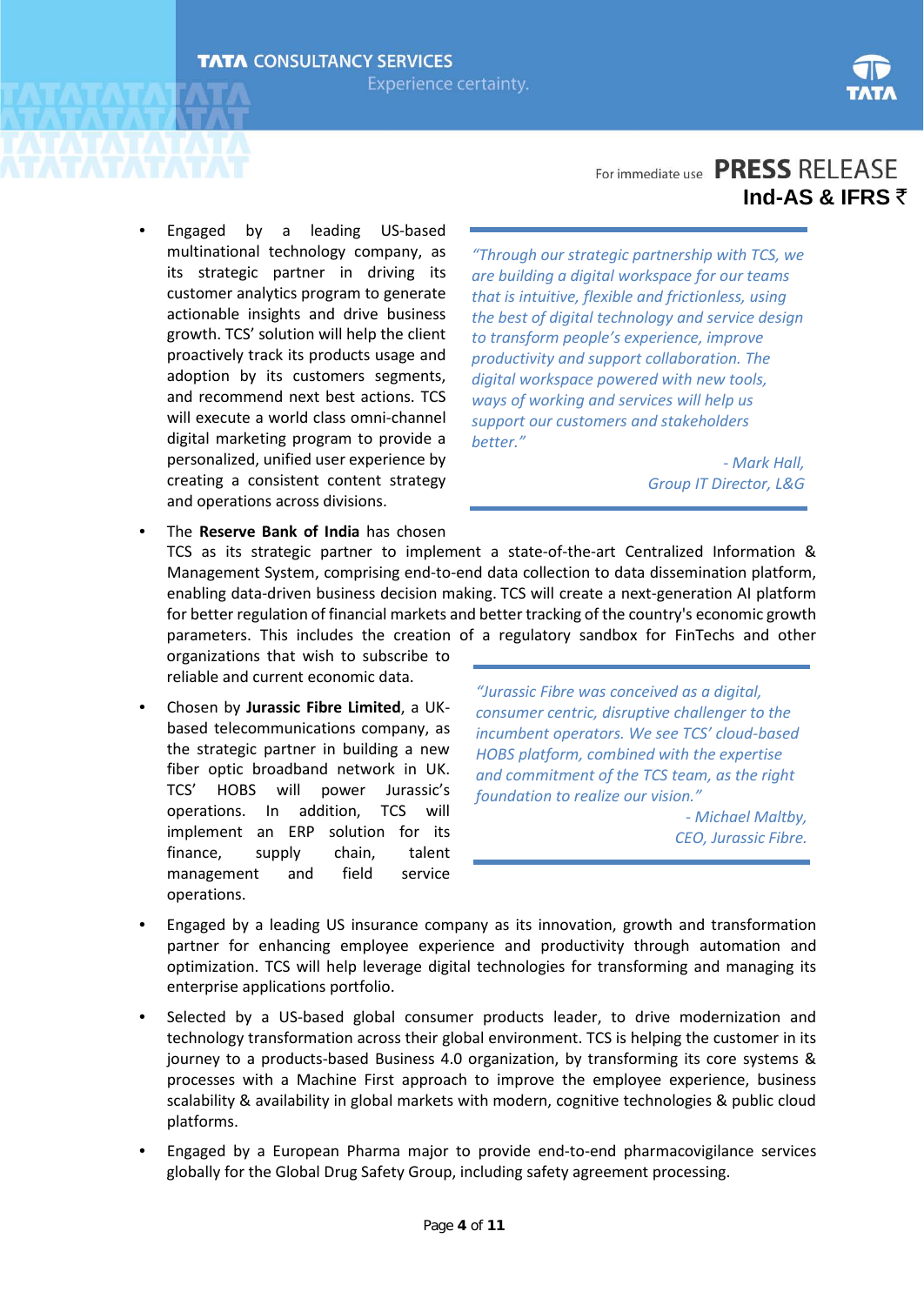

### • Selected by **Pandora**, a Danish jewellery manufacturer, to transform and secure the experience for their global users and retail stores, with a technology transformation initiative. TCS is enabling this transformation with its Digital Workplace Studio offering, leveraging the combined strengths of next gen analytics, cognitive automation driven platform and end user security control with its unparalleled global service delivery capability.

• Engaged by one of UK's largest water and wastewater services companies for

### For immediate use **PRESS** RELEASE **Ind-AS & IFRS** `

*"Our agreement with TCS marks an important milestone for Pandora. Now we have our future-ready IT setup fully in place to support the Programme NOW objectives. And I am convinced that TCS with its global scale, retail expertise and cutting-edge solutions in relation to automation and AI will prove a perfect match for Pandora." - Peter Cabello Holmberg, CIO, Pandora*

transforming the management of large water events and improving the customer experience. TCS solution will provide actionable insights based on real-time data which allows quick identification of an affected customer and better field force deployment to enhance customer experience.

- Selected by **Symcor**, a leading provider of Financial Services in Canada, as the preferred partner consolidating the entire portfolio in applications and technology.
- Engaged by a leading British multinational aerospace and engineering company, as their IOT partner for an aviation digital hub initiative for airlines customers. TCS will create a new business revenue model for the manufacturer, lead the application development for better analytics and insights about the engine's operational and service parameters and also help reduce their engine build cycle time by transforming various functions in the engine build process, leveraging cloud platforms and microservices.
- Selected by a leading semiconductor and computer components manufacturing

*"For the last 18 months, TCS has enabled successful delivery of programs and initiatives deemed critical from an organizational perspective - ranging from client onboarding to those targeted at internal operational efficiency - integrated seamlessly as one team. Symcor is expanding this partnership for improved governance, more effective demand-supply management and greater access to digital skills - all of which are expected to drive incremental benefit realization and enhance business value in a Business 4.0 paradigm."*

*-Paul MacDonald, CIO, Symcor.*

company, for validating their IoT platform development kits to increase their market competitiveness, reference solutions implementation and support base for customers. This will help to increase wide spread use of their IoT based Edge products, increase customer experience and position them as the market leader.

• Selected by a British multinational electricity and gas utility company, as the quality assurance transformation partner across UK and US. TCS will leverage its modern TCS Quality Engineering Transformation platforms for release acceleration, non-functional assurance and data validation to enable higher quality systems with faster time to market.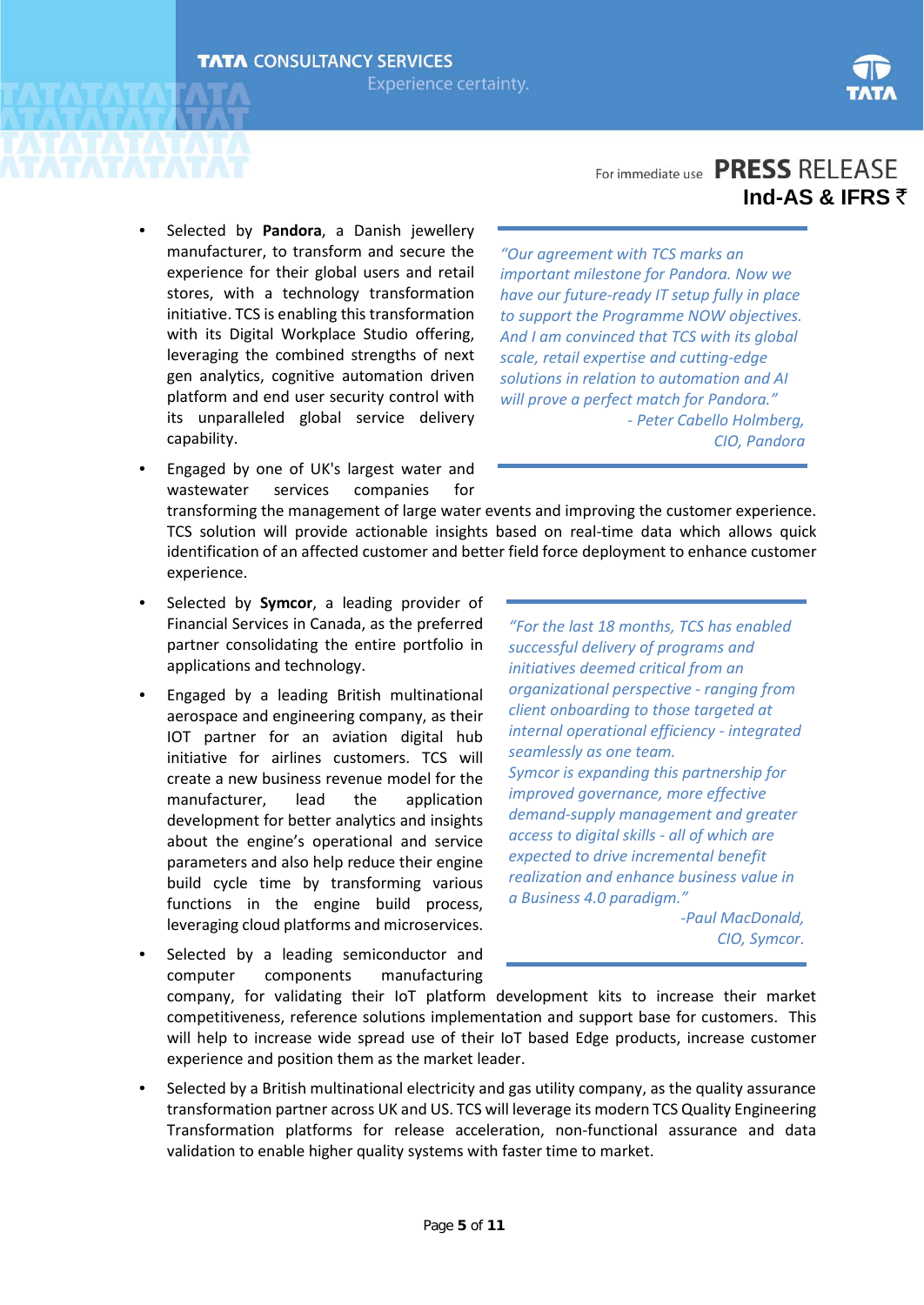

- Chosen by a Dutch multinational banking and financial services corporation, as strategic partner to rapidly scale up multiple blockchain initiatives. The bank will collaboratively work with TCS to enrich solutions that aim to bring much needed transparency, hyper-efficiency and trust across banking platforms in the custody and trading domains.
- Chosen by an American drug wholesale company, to administer and operate the current key management infrastructure and improve data security. TCS will also ensure a wider implementation and uniform deployment of encryption policies supported by centralized key management to reduce the risk of sensitive data breach.
- Chosen by a leading UK supermarket chain as the strategic partner for the modernization of the retail application portfolio. TCS will help the customer achieve better scalability, a more agile core retail business and better customer satisfaction by implementing a cloud based microservices digital architecture.
- Engaged by **Givaudan International SA**, the global leader in fragrances and flavor to modernize and manage their global data center operations leveraging MFDM, powered by Ignio™ and create a scalable, resilient foundation for its future growth and transformation.
- Chosen by a leading Australian grocery store chain to move over 100 applications to a multicloud platform to improve operational agility, reduce real estate overheads, and achieve hyper scalability of seasonality-sensitive applications.
- Selected by a leading European logistics and postal services company as its 'Design Agency of Record' to design new digital experiences, solutions, and enhancements to the web, desktop and iOS mobile platforms for enhanced omni-channel experience for customers and employees.
- Selected by **Lufthansa Group**, one of the largest European Airlines, as the strategic partner for a large multi-year program where TCS will provide end to end Quality assurance services to their Digital transformation.
- Engaged by a global Fortune 500 insurance and investment services firm, as the strategic partner for its claims processing transformation. The engagement will enhance multi-channel customer engagement while streamlining contact center operations. Key areas of focus are customer and employee engagement, delivering consistent service across channels and creating a frictionless customer experience.
- Engaged by a leading US drugstore chain to redesign their corporate portal using industry leading UX-UI Design capabilities to improve associate engagement and enhance experience. TCS will help the client achieve the business objectives of simplified navigation and quick access to information through an easily maintainable, responsive design that is compatible across devices and browsers.

### Research and Innovation

As on September 30, 2019, the company has applied for **4,874** patents, including **192** applied during the quarter and has been granted **1,121** patents.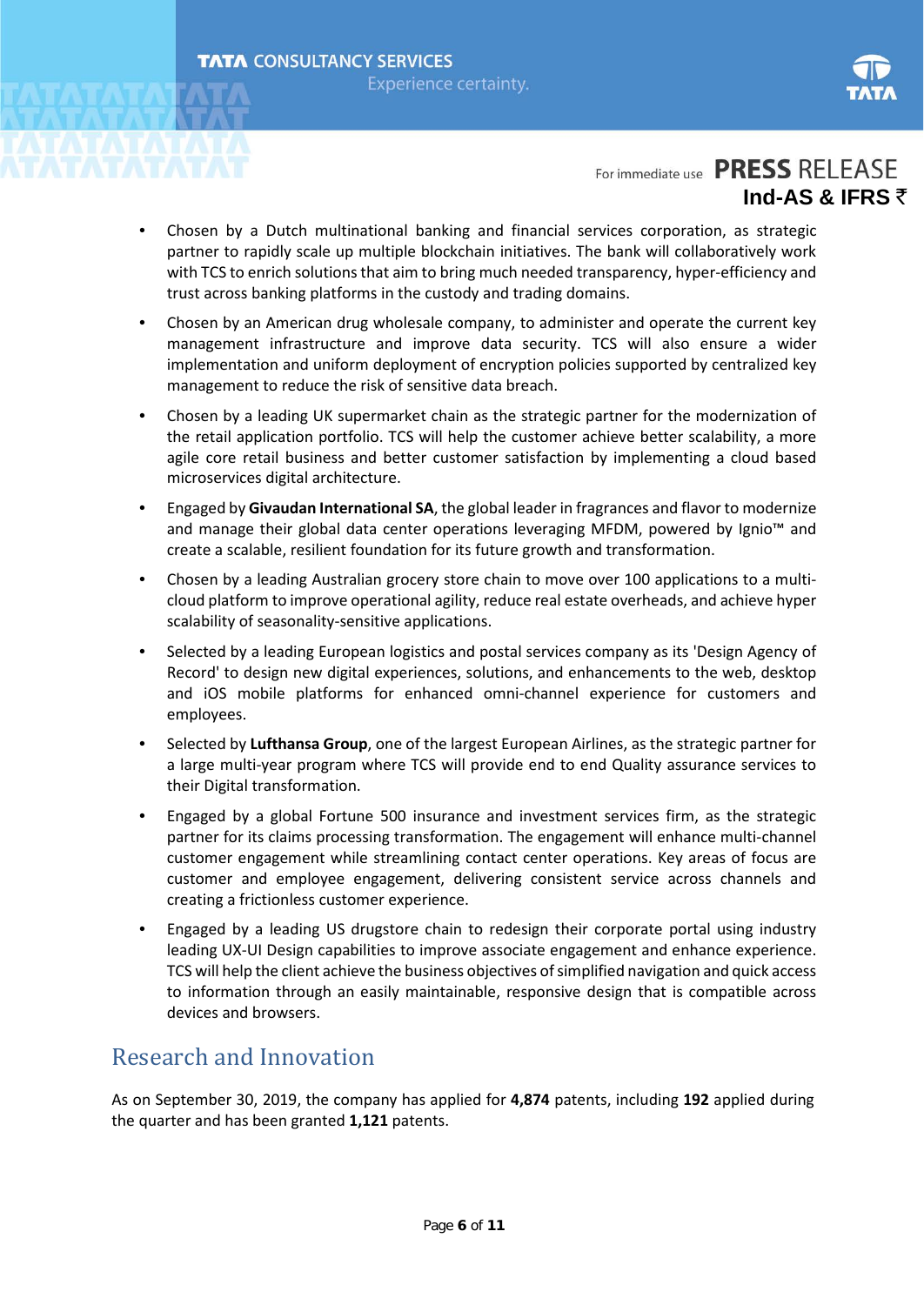

## Human Resources

Hiring continues to be very strong to fulfill the order book. Net addition in Q2 was **14,097**, the highest ever number of employees to be on-boarded in a quarter. Consolidated headcount stood at **450,738** as of September 30, 2019.

The company's localization initiatives continue apace, with **146** nationalities represented in the workforce. The percentage of women in the workforce rose further to **36.3%.** 

TCS' continued investments in organic talent development have resulted in unmatched scale and depth in emerging technologies. At the end of Q2, over **322,000** employees had been trained on multiple new technologies, and over **391,000** had been trained on Agile methods.

The company continues to be the industry benchmark in talent retention, with the IT Services attrition rate (LTM) at **11.6%.**

*"By valuing our employees for the contextual knowledge they possess, and continually investing in equipping them with newer technology skills, we have established an industry benchmark in our ability to attract and retain talent across the world. Their can-do attitude coupled with our progressive, performance-oriented culture is giving us a competitive edge in the market,"* said **Milind Lakkad**, **Global Head, Human Resources.** 

### Awards and Recognition

### **Business Leadership:**

- Voted the **Overall Most Outstanding Company** in India by investors across the region in **Asiamoney's 2019 Asia's Outstanding Companies** poll. Additionally, TCS was recognized as the **most awarded company of the decade** in India, for topping Asiamoney's investor polls the most number of times over the last 10 years
- Won the prestigious **Red Dot: Best of the Best – Brands and Communications Design 2019 Award** for its game, Marathon City: Sprint to Win, an inclusive, 3D simulation of the final stretch of the world-famous TCS New York City Marathon
- TCS BaNCS™ Network Solution powered by Quartz™ Blockchain was named the **Best Blockchain Breakthrough of the Year** at the 2019 FTF News Technology Innovation Awards
- Digitate won the **Best Overall AI Company of the Year** award from AI Breakthrough, competing with 2,500 companies and startups in the AI sector from all over the world
- Digitate and ignio™ won four silver **Stevies®** at the **2019 International Business Awards**, in the categories: Software Company of the Year, Most Innovative Tech Company of the Year and Fastest Growing Software Company of the Year. ignio™, won in the Software Defined Infrastructure product category
- TCS' New York City Marathon App won **Gold** in the App of the Year category at the **Best in Biz Awards 2019 International**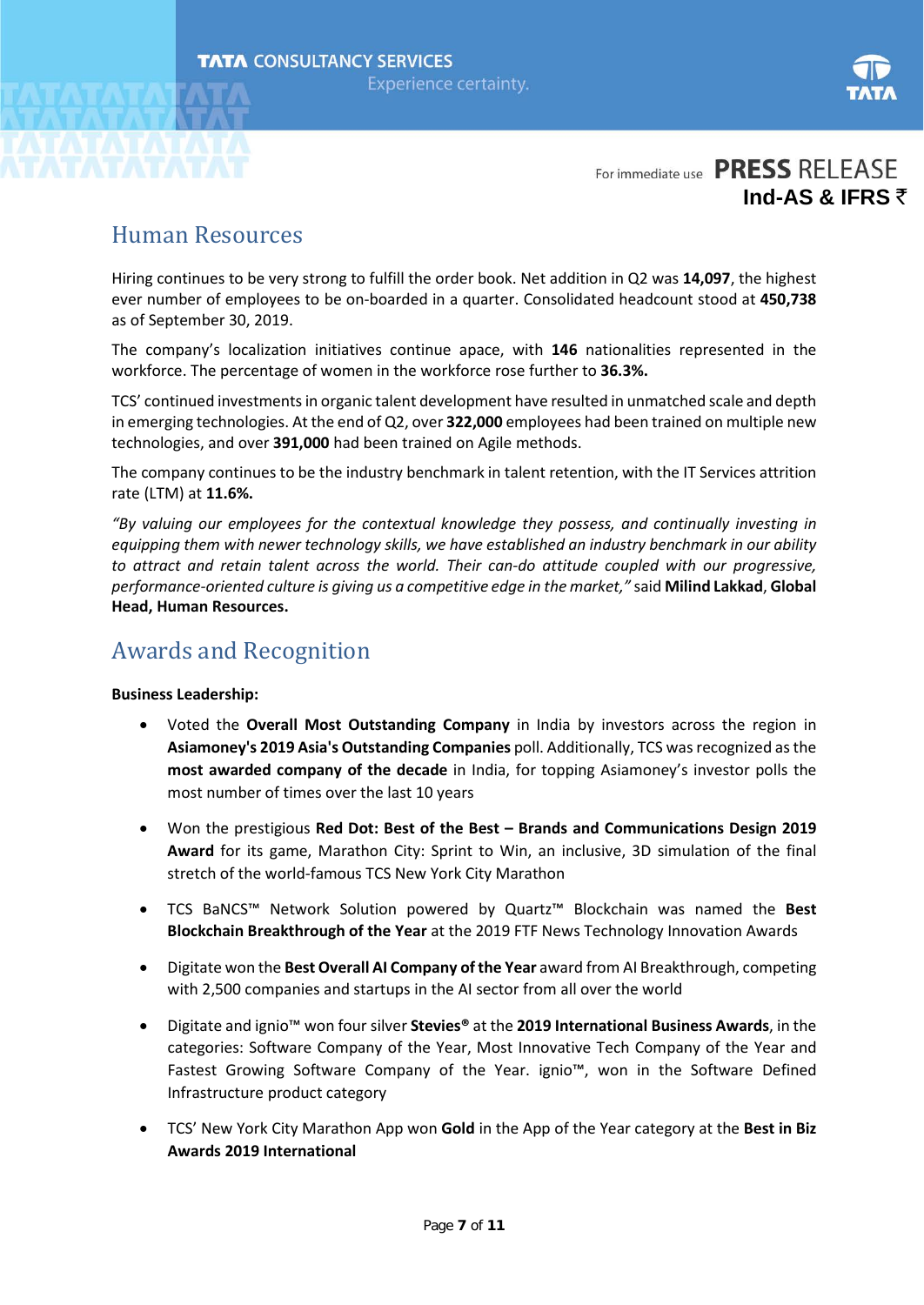



- TCS won one **Gold Stevie®** and two **Silver Stevies®** for its innovative and highly popular Virgin Money London Marathon App, and related promotional campaigns in the community, at the **16th Annual International Business Awards**
- TCS LATAM was named the **Nearshore Trendsetter of the Year** at the 2019 Nexus Illuminate Awards

#### **Partner:**

- TCS Enterprise Cloud Platform won the **Best Innovation Award in Australia** at the 2018 Equinix Partner Awards
- TCS Colombia won 2019 Microsoft **Partner of the Year** for DevOps and Alliance Global SI in Colombia
- TCS was recognized as Oracle's HCM Cloud **Partner of the Year for The Netherlands**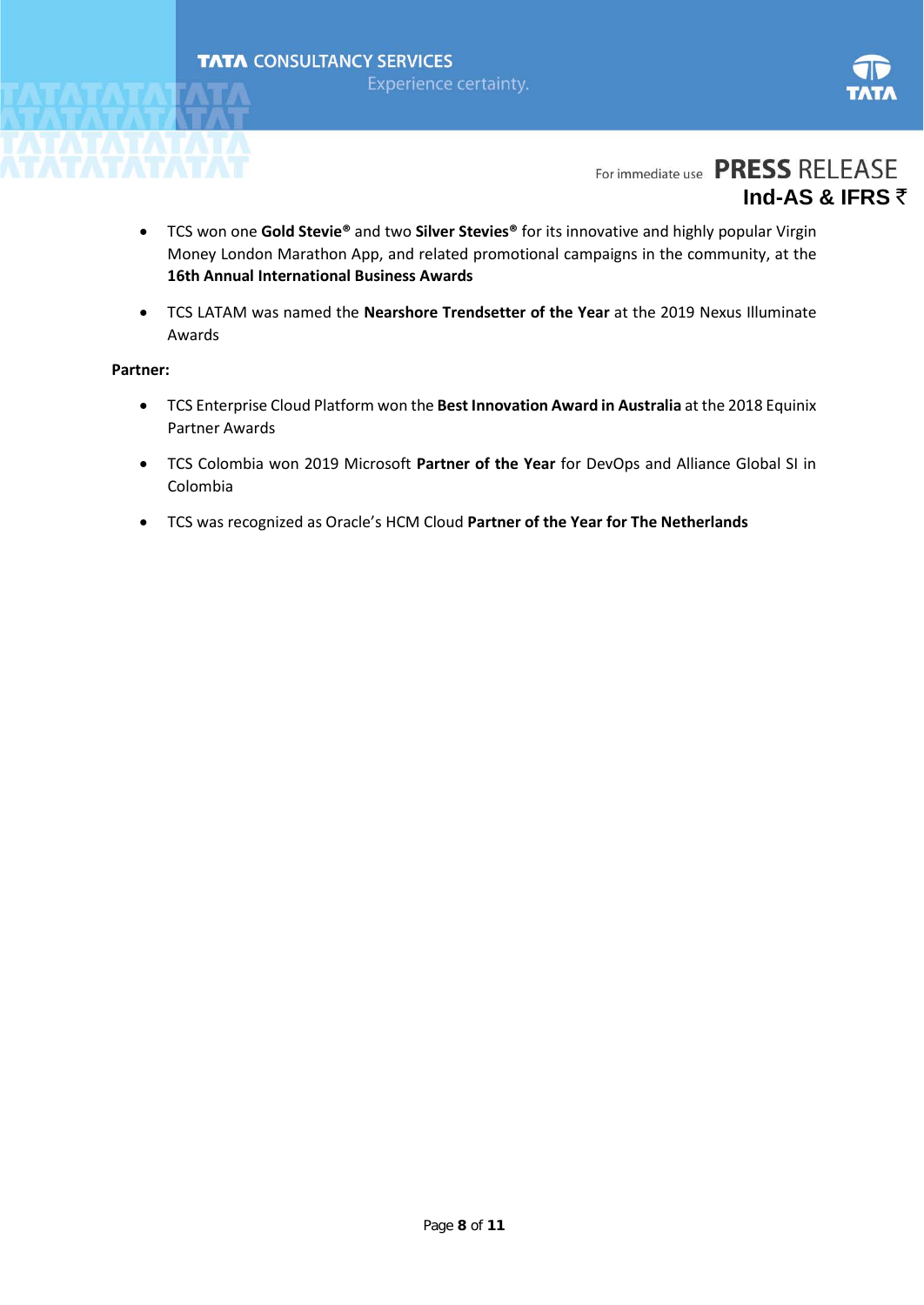

## **IFRS Financial Statements**

**Unaudited Condensed Consolidated Statements of Comprehensive Income For the three-month periods ended September 30, 2018, and September 30, 2019 (In millions of** `**, except per share data)**

|                                    | <b>Three-month period</b> | <b>Three-month period</b> |
|------------------------------------|---------------------------|---------------------------|
|                                    | ended September 30,       | ended September 30,       |
|                                    | 2018                      | 2019                      |
| Revenue                            | 368,540                   | 389,770                   |
| Cost of revenue                    | 212,000                   | 230,630                   |
| <b>Gross margin</b>                | 156,540                   | 159,140                   |
| SG & A expenses                    | 58,830                    | 65,530                    |
| <b>Operating income</b>            | 97,710                    | 93,610                    |
| Other income (expense), net        | 5,930                     | 11,680                    |
| Income before income taxes         | 103,640                   | 105,290                   |
| Income taxes                       | 24,370                    | 24,710                    |
| Income after income taxes          | 79,270                    | 80,580                    |
| Minority interest                  | 260                       | 160                       |
| <b>Net income</b>                  | 79,010                    | 80,420                    |
| Earnings per share in $\bar{\tau}$ | 20.66                     | 21.43                     |

**Unaudited Condensed Consolidated Statements of Financial Position As of March 31, 2019, and September 30, 2019**

| As of March 31, 2019, and September 30, 2019 |  |
|----------------------------------------------|--|
| (In millions of ₹)                           |  |

|                                      | As of March 31,<br>2019 | As of September 30,<br>2019 |  |
|--------------------------------------|-------------------------|-----------------------------|--|
| <b>ASSETS</b>                        |                         |                             |  |
| Property and equipment               | 116,500                 | 114,940                     |  |
| Right-of-use Assets                  | 0                       | 63,520                      |  |
| Intangible assets and Goodwill       | 40,130                  | 40,470                      |  |
| <b>Accounts Receivable</b>           | 274,410                 | 277,070                     |  |
| <b>Unbilled Revenues</b>             | 89,760                  | 112,890                     |  |
| Investments                          | 293,300                 | 306,390                     |  |
| Cash and Cash equivalents            | 72,240                  | 50,740                      |  |
| Other current assets                 | 200,750                 | 245,840                     |  |
| Other non-current assets             | 83,440                  | 82,560                      |  |
| <b>Total Assets</b>                  | 1,170,530               | 1,294,420                   |  |
| LIABILITIES AND SHAREHOLDERS' EQUITY |                         |                             |  |
| Shareholders' Funds                  | 915,560                 | 971,390                     |  |
| Long term borrowings                 | 440                     | 0                           |  |
| Short term borrowings                | 180                     | $\mathbf{0}$                |  |
| Other current liabilities            | 220,660                 | 238,400                     |  |
| Other non-current liabilities        | 29,160                  | 79,360                      |  |
| Minority Interest                    | 4,530                   | 5,270                       |  |
| <b>Total Liabilities</b>             | 1,170,530               | 1,294,420                   |  |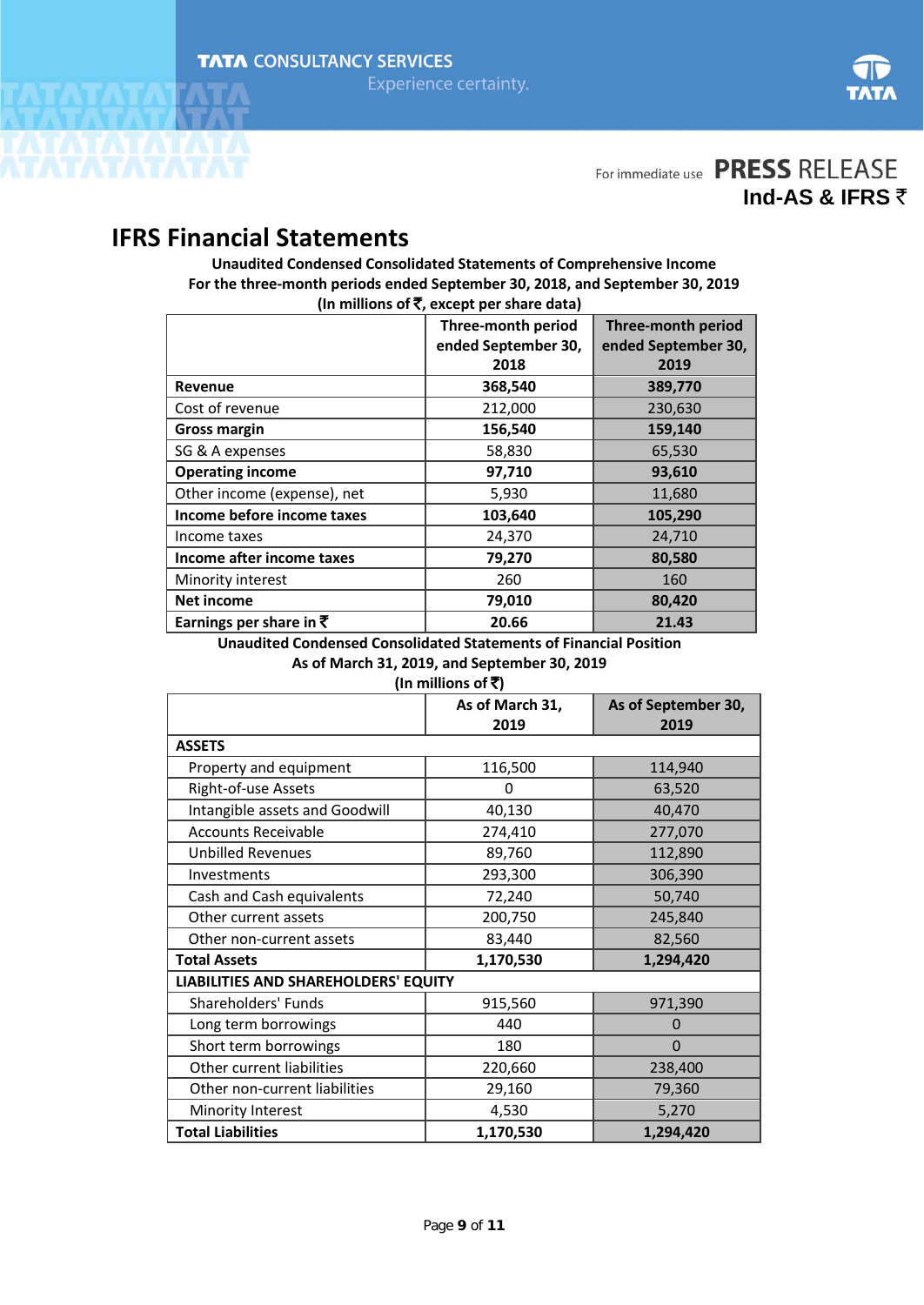

For immediate use PRESS RELEASE

**Ind-AS & IFRS** `

# **Ind AS Financial Statements**

**Consolidated Statement of Profit and Loss For the Quarter ended September 30, 2018 and September 30, 2019 (In crores of** `**, except per share data)**

|                                                          | <b>Quarter ended</b> | <b>Quarter ended</b> |
|----------------------------------------------------------|----------------------|----------------------|
|                                                          | September 30, 2018   | September 30, 2019   |
| Revenue                                                  | 36,854               | 38,977               |
| <b>Expenditure</b>                                       |                      |                      |
| a) Employee Costs                                        | 19,525               | 21,470               |
| b) Cost of equipment and software licences               | 522                  | 465                  |
| c) Other Operating expenses                              | 6,529                | 6,817                |
| d) Depreciation                                          | 507                  | 864                  |
| <b>Total Expenditure</b>                                 | 27,083               | 29,616               |
| <b>Profit Before Taxes &amp; Other Income</b>            | 9,771                | 9,361                |
| Other income (expense), net                              | 593                  | 1,168                |
| <b>Profit Before Taxes</b>                               | 10,364               | 10,529               |
| <b>Provision For Taxes</b>                               | 2,437                | 2,471                |
| <b>Profit After Taxes &amp; Before Minority Interest</b> | 7,927                | 8,058                |
| Minority Interest                                        | 26                   | 16                   |
| <b>Net Profit</b>                                        | 7,901                | 8,042                |
| Earnings per share in $\bar{\tau}$                       | 20.66                | 21.43                |

#### **Consolidated Balance Sheet**

#### **As at March 31, 2019 and September 30, 2019**  $\frac{1}{\sqrt{5}}$

| (In crores of <b>x</b> )                  |                 |                     |
|-------------------------------------------|-----------------|---------------------|
|                                           | As of March 31, | As of September 30, |
|                                           | 2019            | 2019                |
| <b>ASSETS</b>                             |                 |                     |
| Property, plant and equipment             | 11,553          | 11,634              |
| Right-of-use assets                       | 0               | 6,352               |
| <b>Investments</b>                        | 29,330          | 30,639              |
| Deferred tax assets (net)                 | 2,656           | 2,300               |
| Goodwill (on consolidation)               | 1,700           | 1,677               |
| Cash and Bank Balance                     | 12,848          | 16,228              |
| Current Assets, Loans and Advances        | 50,192          | 51,840              |
| Non-current assets, Loans and advances    | 6,664           | 6,665               |
| <b>Total Assets</b>                       | 114,943         | 127,335             |
| <b>EQUITY AND LIABILITIES</b>             |                 |                     |
| Shareholders' Funds                       | 89,446          | 95,032              |
| Minority Interest                         | 453             | 527                 |
| Short term and long term borrowings       | 44              | $\Omega$            |
| Deferred Tax Liabilities (net)            | 1,042           | 908                 |
| <b>Current Liabilities and Provisions</b> | 22,084          | 23,840              |
| Non-current liabilities and provisions    | 1,874           | 7,028               |
| <b>Total Liabilities</b>                  | 114,943         | 127,335             |